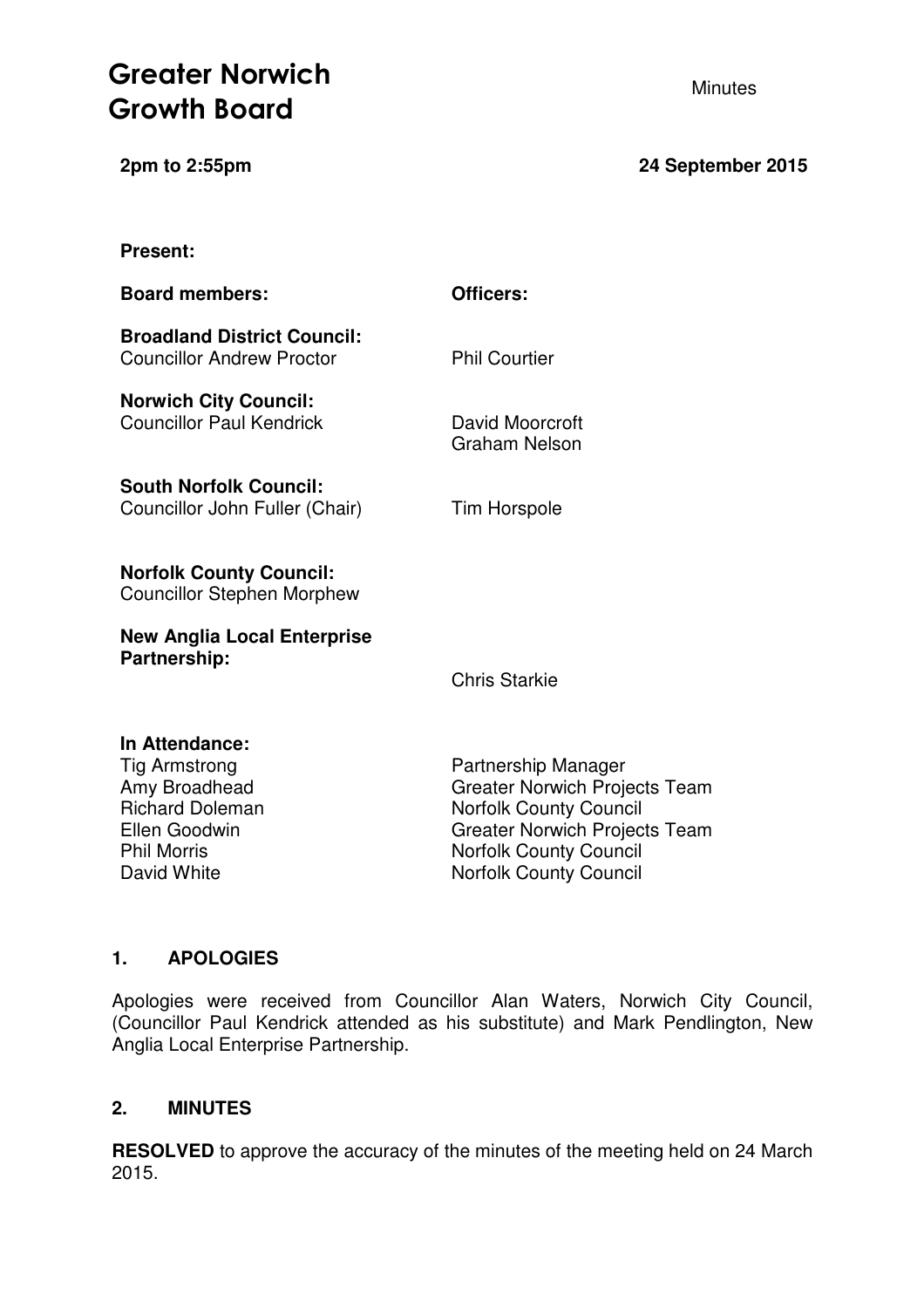# **3. NOMINATION TO THE POSITION OF VICE-CHAIR**

It was proposed, seconded and **RESOLVED** that Councillor Stephen Morphew be appointed to the position of Vice-Chair of the Board.

# **4. GREATER NORWICH GROWTH AMBITIONS**

Tig Armstrong presented an update on a number of activities being undertaken by the Greater Norwich Projects Team designed to support the Greater Norwich 'Growth Agenda'. He highlighted the need to promote the Greater Norwich area and "put it on the map" for potential developers and said that the GNGB authorities' attendance at the MIPIM UK exhibition in October would be a good start to this.

The Chair spoke highly of the MIPIM event, and emphasised the importance of preparation prior to the event so that there would be an improved chance to secure investment in the Greater Norwich area.

**RESOLVED** to note the report.

## **5. JOINT CORE STRATEGY: REVIEW AND ROLL FORWARD**

Members considered a report of the Greater Norwich Infrastructure Delivery Board which presented the Board with the reasons why it was considered necessary to begin a review and roll forward of the Joint Core Strategy (JCS). It was noted that a local plan would normally take around five years to review, so adoption of a replacement was unlikely before 2020.

The Board was invited to consider the Member involvement in the review. There was agreement that the governance for the Greater Norwich Development Partnership (GNDP) had worked well when preparing the original Joint Core Strategy, especially when considering detailed technical matters. There was also recognition that wider Member input may be useful in providing the necessary steering from partner authorities and that input from other Members should not be underestimated.

Members noted that weight would have to be given to different budgetary pressures before any plans to proceed could be finalised.

### **RESOLVED** to agree

- 1. To recommend that each of the local planning authorities, supported by other partners, commit to work together to review and roll forward the JCS incorporating site allocations, with any requirements for development management policies produced separately and, as far as possible, concurrently.
- 2. That proposals for governance arrangements be developed and be subject to a future report for consideration.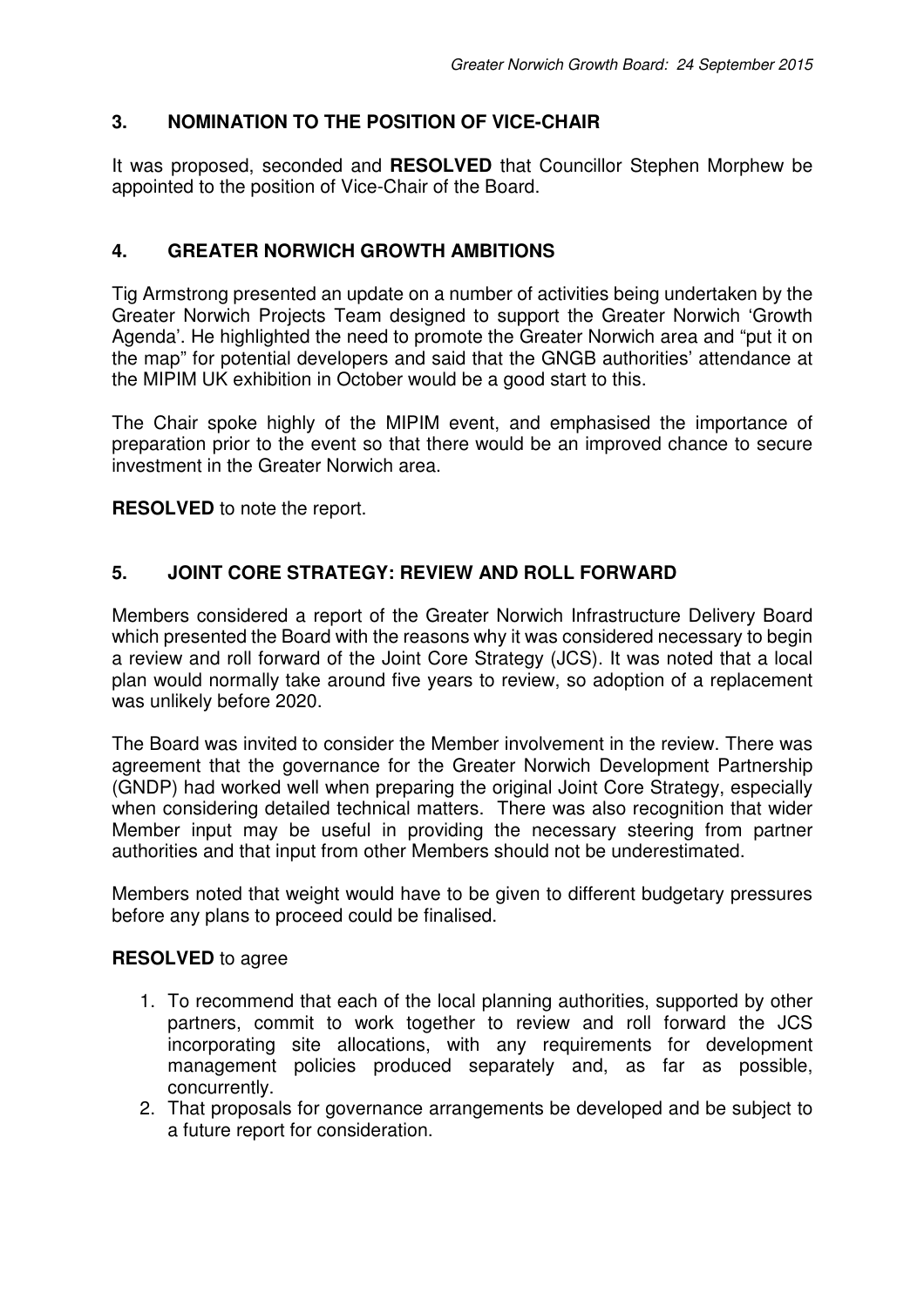# **6. ANNUAL GROWTH PROGRAMME 2016/17**

Tig Armstrong presented the report which provided an update on the 2014/15 and 2015/16 Annual Growth Programmes and proposed projects for inclusion in the 2016/17 Growth Programme. The Board noted the reasons for some slippage in a small number of projects and officers provided reassurance that these projects were still on course for completion.

Members noted the errata, tabled at the meeting, which outlined a number of amendments to the report, and which detailed the requirements of seven projects requiring final approval for the use of up to £2.52 million of pooled funding.

Mr Armstrong made reference to the four projects brought forward in the 2016/17 Business Plans preparations for inclusion in the 2017/18 Growth Programme. Discussion followed regarding the importance of continued delivery of green infrastructure projects and it was noted that these helped to mitigate impacts of growth, relieving pressure on the internationally designated sites.

# **RESOLVED** to

- 1. Note progress on the 2014/15 and 2015/16 Annual Growth Programmes.
- 2. Endorse the seven projects recommended for inclusion in the 2016/17 Annual Growth Programme and commit £2.52 million from the pooled Infrastructure Investment Fund towards these projects (see table three), and
	- a. Approve in-principle four projects (brought forward in the 2016/17 Business Plans) for inclusion in the 2017/18 Growth Programme and commit in-principle £1.025 million from the pooled Infrastructure Investment Fund towards these projects (see table four).
- 3. Delegate responsibility to the Greater Norwich Infrastructure Delivery Board to manage the delivery of the 2016/17 Annual Growth Programme, report progress to the next GNGB Board and to consider inclusion of further schemes emerging from the identified development work.
- 4. Reaffirm endorsement of the 5 year NATS programme as set out in Appendix C and the use of £2,150,000 of pooled CIL funds to support delivery from 2017/18 to 2019/20 within future annual growth programmes.
- 5. Reaffirm their commitment to borrow funds as and when required to support the delivery of the significant infrastructure projects including the Northern Distributor Road (NDR), Long Stratton Bypass and other transportation improvement measures.

# **7. GROWTH PROGRAMME – CASE STUDIES AND HIGHLIGHTS**

David White, Senior Green Infrastructure Officer at Norfolk County Council, gave a presentation on some of the success stories of the Growth Programme to date.

The projects delivered at Danby Woods and Marston Marshes were highlighted as examples of the achievements of the CIL funding programme. The Yare Valley corridor was a popular recreation area and would serve a large housing development built alongside it. The use of pooled funding had allowed for the enhancement of, as well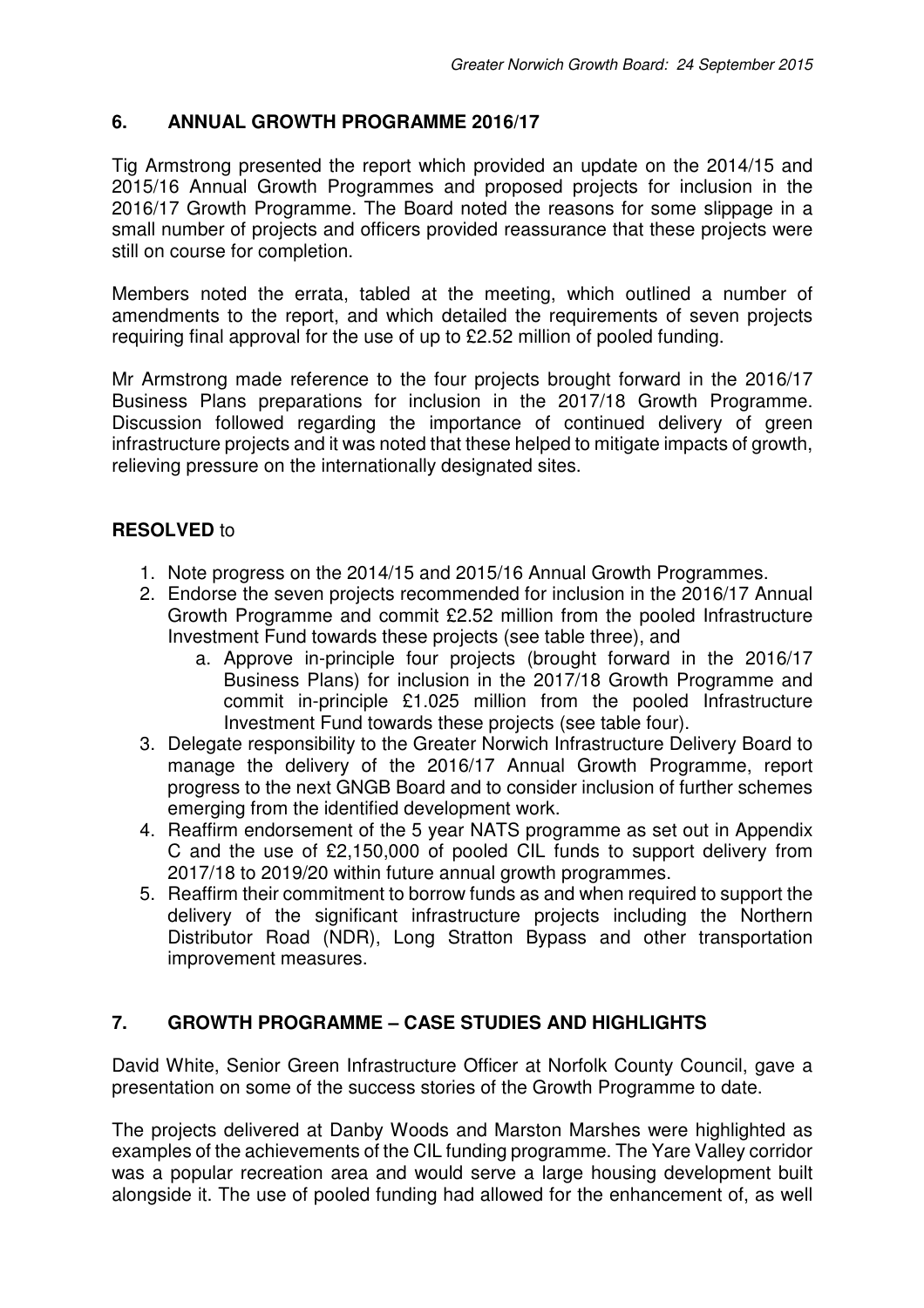as improved access to, the green infrastructure provision in the area, and the use of volunteers had meant that both projects were able to be delivered under budget allowing funds to be returned to the Infrastructure Investment Fund to fund other schemes.

Other projects presented to Members included the Health Walk scheme near the Norfolk and Norwich University Hospital, Harrison's Wood on the edge of the White House Farm development at Sprowston, and the first phase of improvements to Marriott's Way in the centre of Norwich. These projects would not have been delivered without the allocation of funds from the pooled Infrastructure Investment Fund and the Board acknowledged that the successful delivery had been instrumental in demonstrating a deliverable method of mitigation to national environmental bodies such as Natural England.

# **8. GREATER NORWICH LOCAL INFRASTRUCTURE FUND**

Phil Courtier introduced the report which provided an update on the Greater Norwich Local Infrastructure Fund. It summarised the applications received to date, including an updated financial profile for information. He confirmed that the City Deal through which the LIF was established, provided access to £20million of borrowing to help bring forward the delivery of infrastructure to unlock growth. Mr Courtier confirmed that a measured approach was needed when attempting to access the funding and considered a review every six months to identify if a more robust approach was required.

The Chair queried the status of the £20million and asked if this could be re-allocated to other projects. Phil Courtier confirmed that this might be a possibility but suggested that sunset clauses could be added to schemes allocated funding where it was deemed appropriate in order to encourage delivery. Councillor Stephen Morphew agreed that caution would be required when accessing the funding.

A brief discussion then followed where details of some of the delays on stalled projects were explained.

Chris Starkie informed the Board that sometimes the delays were being caused, not by a lack of funds but by a skills shortage and that this was sometimes beyond the Board's control.

It was then

### **RESOLVED** to

- 1. Note progress on the proposals approved in principle to date
- 2. Reaffirm the in-principle loan agreement for the Buxton Road / North Walsham Road East – West Link noting that some progress has been made since the original in-principle agreement in March 2015.
- 3. Agree that work continues to progress loan agreements for each of the schemes given in-principle agreement by the Board, and to review each of the agreements against progress every 6 months to ensure meaningful progress is being made.